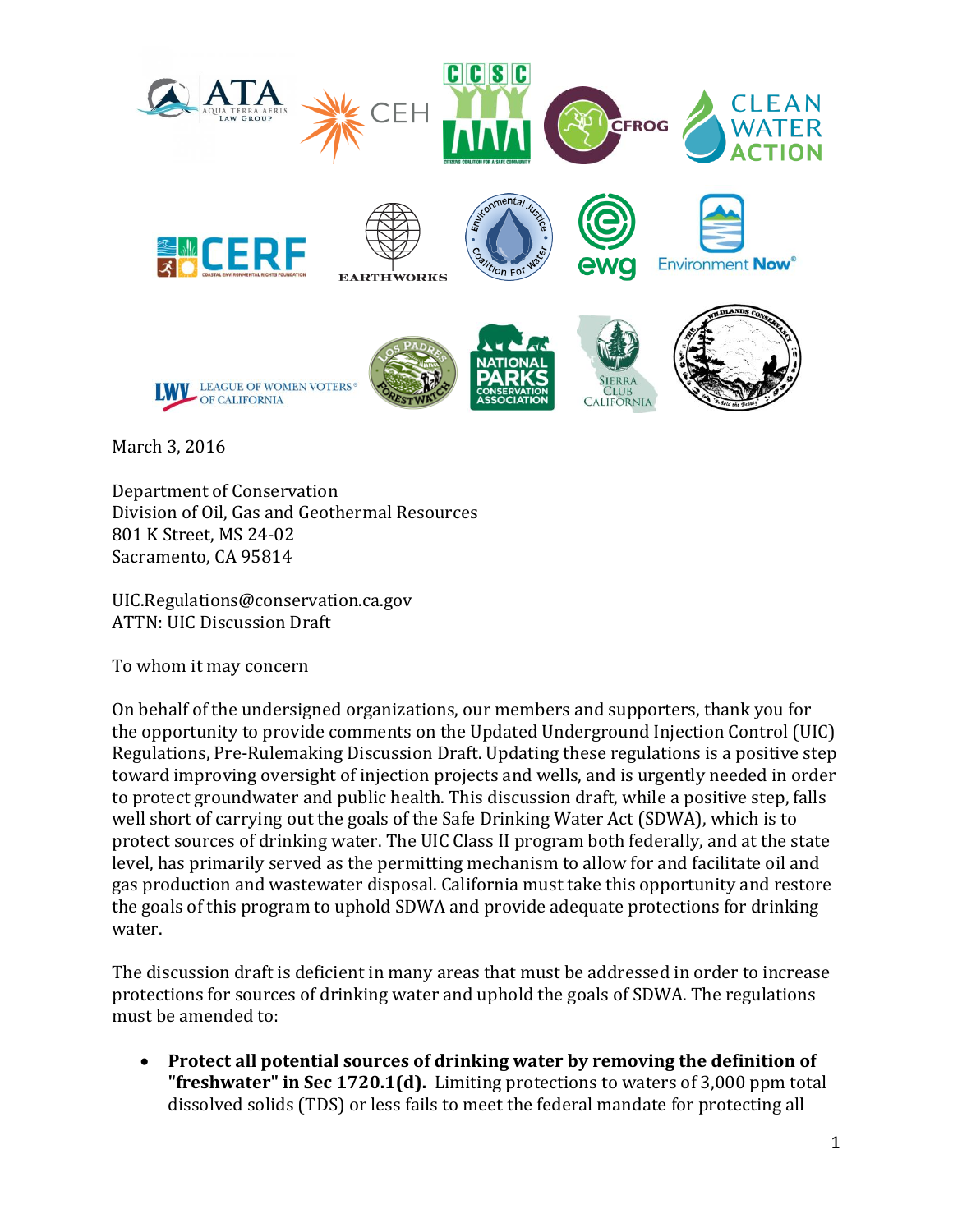potential sources of drinking water and also falls short of statutorily mandated protection at the state level. California statute requires protection of any aquifer that "is, or may reasonably be, used for any beneficial use," when considering potential aquifer exemptions (Public Resources Code Sec. 3131). These regulations must not undercut this level of protection. Based on California's tenuous water supply issues, the Division of Oil, Gas and Geothermal Resources (the Division) must go beyond the federal Underground Source of Drinking Water (USDW} definition and the minimum standards set by the Legislature and must protect waters with up to 35,000 ppm TDS, as water of this salinity level is commonly used as drinking water with existing desalinization technology.

- **Explicitly require annual reviews of injection projects in regulation**, with a protocol for conducting the review that will ensure continuing compliance with these regulations, and all applicable laws and regulations, for all existing and proposed projects. All documentation for the annual reviews must be submitted to the Division and made publicly available and posted to the Division's website.
- **Require groundwater monitoring for all injection projects that present risk of contaminating nearby aquifers that have potential beneficial uses.** Sec 1724.7(a)(3)(C) allows unspecified methods, including groundwater monitoring, to ensure zonal isolation. This section needs more specificity and must require groundwater monitoring and quality modeling. The State Water Resources Control Board (SWRCB) must be designated the responsible agency for approving groundwater monitoring/modeling plans or concurring with exemption requests, rather than the current, flexible language that requires documentation of "consultation" with the SWRCB or a Regional Water Board.
- **Update well integrity and construction standards.** Specific well integrity specifications and standards must be included in the regulations which assure the integrity of the well throughout its useful life and abandonment. This has been a high priority task for the Division for many years (see the "Road Map", DOC/DOGGR, 2012) and was specified in Discussion Paper, Aug. 17, 2015, yet these regulations do not include any well construction standard improvements and integrity monitoring requirements.
- **Require seismic and ground movement monitoring and modeling**. Specific UIC project monitoring and modeling improvements must be included in the regulations which assure the program provides protections and controls of UIC projects throughout their useful lives and abandonments. Injection projects have been linked to induced seismicity in California, and ongoing seismicity issues in other states. These regulations must monitor, control and document the risks of induced seismicity and ground movements related to UIC project operations, activities, and zonal responses. In addition to monitoring and public reporting of the monitoring, the regulations must include measures to mitigate seismic risk, such as reporting of daily injection pressures, emergency shutdown protocols for any induced seismic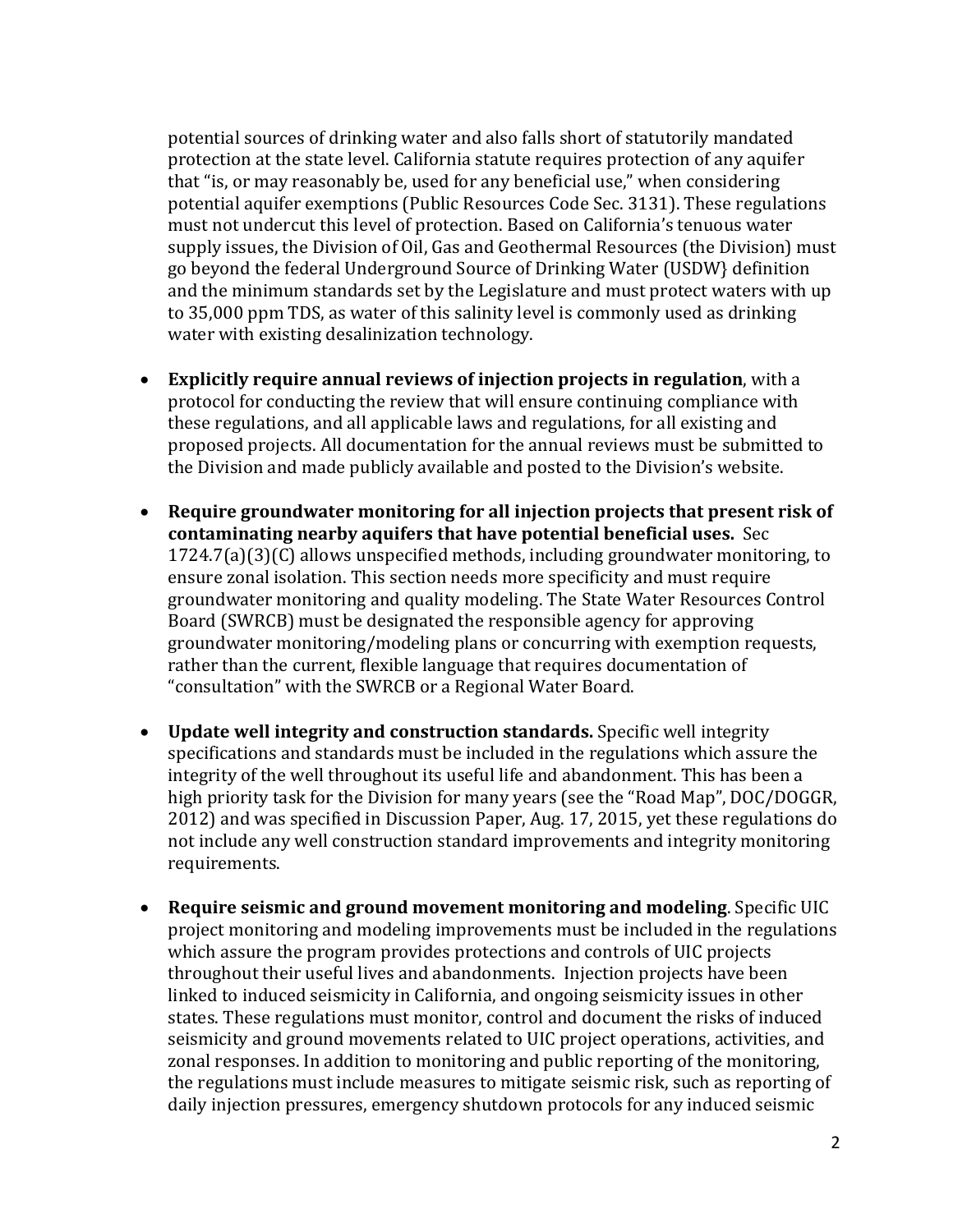activity, and analysis of pressure changes that could result from operating hundreds of injection and production wells within a project area.

- **Strengthen injection fluid analysis section 1724.7.2 by:**
	- o **Improving the chemical testing requirements.** Injectate testing must be expanded to test for a broader set of constituents that more closely matches the chemical additives that have been introduced into wells, including during maintenance and rework. Regulations must specify chemical constituents and test results be submitted and made publicly available within 30 days and reported on a public website. The frequency of chemical analysis tests must be increased to at least monthly or whenever new sources are proposed – whichever is more frequent. Allowing for up to two years to pass between tests is totally inadequate. Sec 1724.10 (d).
	- o **Requiring complete and public chemical disclosure of additives.** These regulations must require that any additive - including, but not limited to routine well cleanouts, additives used in Enhanced Recovery (ER or EOR), and other downhole activities - to an injection well be reported and publicly available. Reporting requirements and disclosure of added chemicals must meet the standard set with Senate Bill 4 for well stimulation fluids, which mandates disclosure of the identities and concentrations of all chemicals used, and does not allow for the identities of chemicals to be claimed as a trade secret. Chemical additives must be made publicly available on the Division's website in an easy to access and use format.
	- o **Requiring disclosure of the sources of injected fluids.** This section should specify that operators report the source of any fluids injected downhole, such as the specific production well where wastewater originated, and any treated or freshwater used for ER.
- **Define different UIC activities and include specific requirements that apply to each activity of the UIC project.** These regulations do not differentiate between disposal, various ER subcategories, gas storage, or other activities that may fall in the UIC Class II program. The regulations must clearly define each activity and specific requirements for each.
- **Require specific regulations for each type of steam injection.** We understand that regulations for steam injection will be included in future draft regulations. We request discussion draft language of this section prior to inclusion in an official rulemaking.
- **Require emergency response plans for all injection projects and wells.** Operators must submit, prior to receiving a Project Approval Letter, an emergency response and contingency plan for consideration by the Division, and the relevant agencies depending on project type. Emergency response plans must account for potential leaks, breaches, blowouts and any other unauthorized releases as well as authorized releases.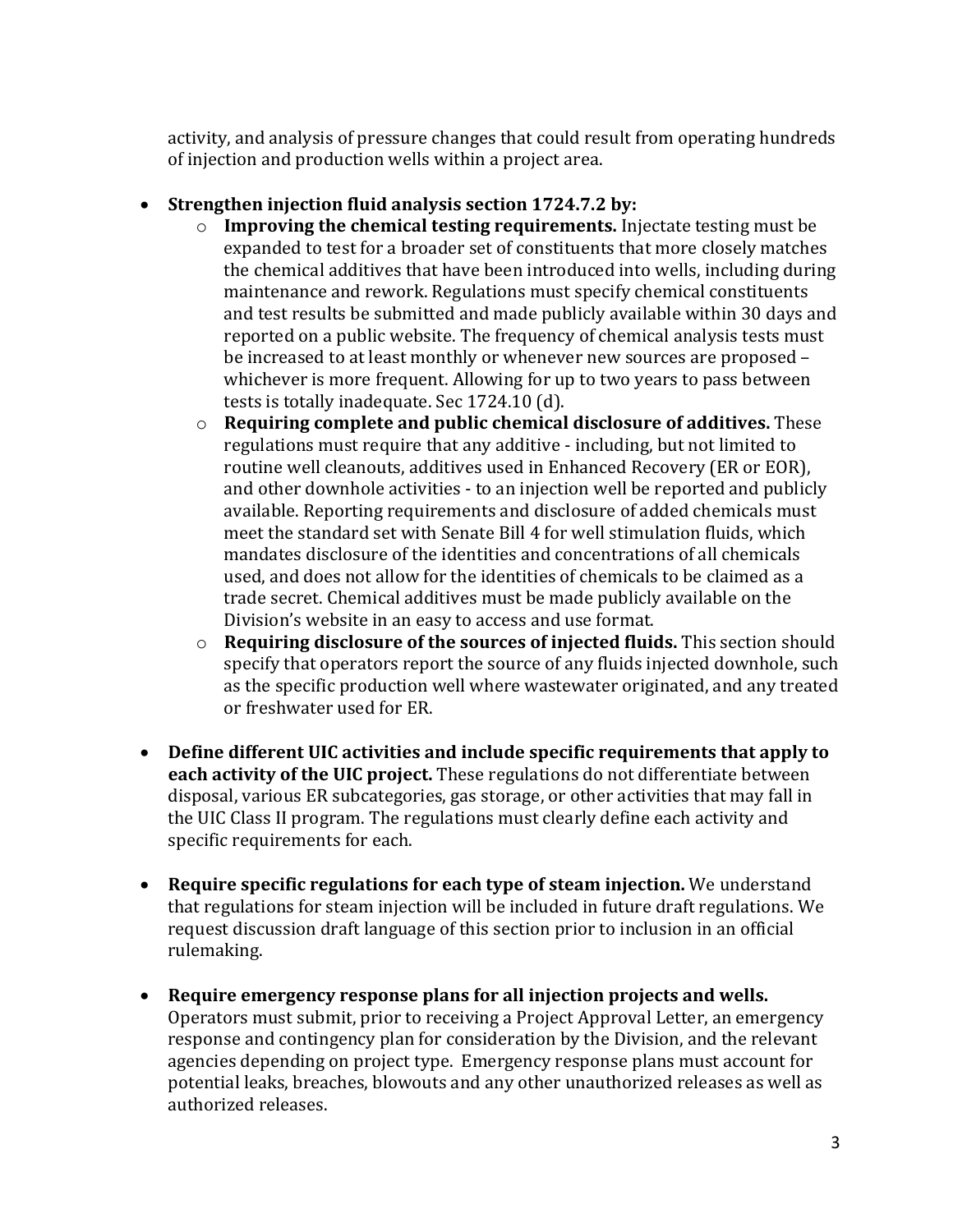In addition to these top priority issues that must be addressed, we recommend other improvements. Some of the following recommendations may not necessarily be addressed by amending the discussion draft but would be incorporated in supporting documents, such as, a statement of need for this revision, various Memoranda of Agreement (MOA's) with other agencies, and submittals demonstrating compliance and fulfillments of EPA concerns and requests. The Division must:

- **Specify periodic (every five years) review of the UIC program, with regulatory updates if deficiencies are identified.**
- **Complete an updated MOA** with the State Water Resources Control Board (SWRCB) and other relevant agencies, including the California Public Utilities Commission (CPUC), the Office of Environment Health Hazard Assessment, and Office of Emergency Services.
- **Define and clarify "Permit"/"Letter" application process requirements.** Discussion Draft regulations mention an "Approval Letter" but without an explicit outline of a process for an operator and Division to follow to obtain/grant an injection approval. We submit a number of recommendations for components of a more robust permit application process:
	- o Standardized forms to be submitted, posted, and circulated electronically.
	- o Opportunity for the public to comment on applications prior to issuance of permits or approval letters.
	- o Direct notice to neighbors, nearby water providers, and other interested stakeholders prior to the permit/letter approval.
	- o Clarifications and definitions for consideration of an injection project or an individual well. Regulations must specify that both injection projects with one or more wells and individual injection wells, outside or within an existing project, must receive Project Approval Letters or permits.
	- o The regulations must clearly define what can qualify as an injection project, including how many wells, what geographic or geologic areas/zones/formations, or types of activities can be grouped into a single project.
	- o The regulations must also clarify that additional wells in an existing project, cannot be granted an approval letter without providing updated project-wide analyses and modeling.
	- o Specify in the permit/letter application process which agencies beyond the Division must review the application. For example, prior to approving a UIC project, the applicant must certify that local and regional land use permits have been issued. Additionally, although the Division may remain as the lead agency for downhole and some surface activities and facilities, all permits must also be reviewed and approved by the SWRCB. For utilities-related (e.g., gas storage) UIC projects, the CPUC must also review and consider the project in order for the Division to grant a permit/Project Approval Letter.